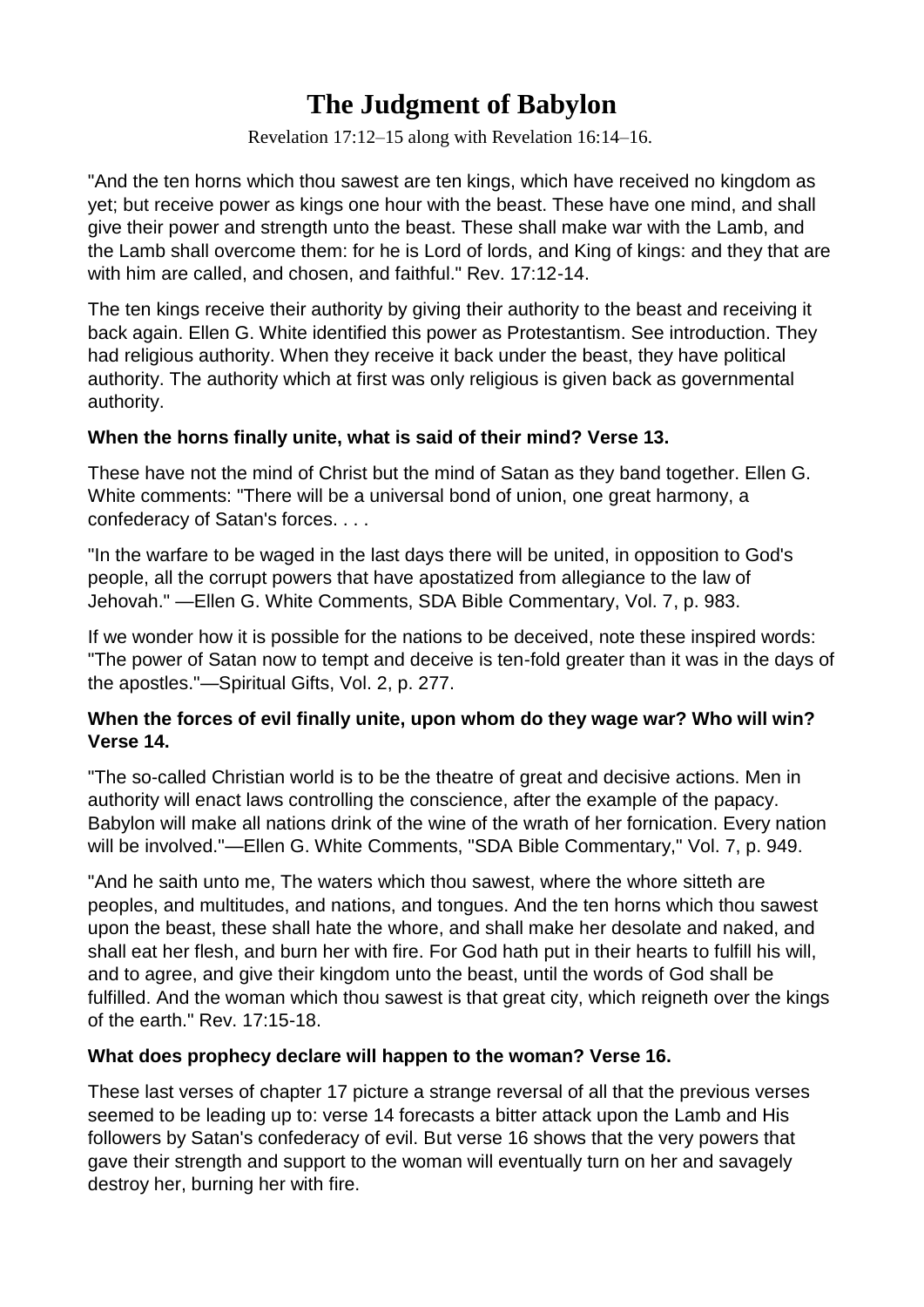## **What result of men's anger, pointed out by the psalmist, will occur again? Ps. 76:10.**

In 1798 it was the beast that suffered the "deadly wound." The political power was stripped from the papacy; but the woman, the church, continued on as a religious power. Slowly the church began to rebuild her political power, until in this prophecy she is seen riding the beast.

### **What does this prophecy say is her relationship to the kings or the dictators of earth? Verse 18.**

This portrays a global combination. It will include all the powers of earth, and under the influence of the woman they will form a confederacy against the apparently helpless people of God. But these very powers will turn upon the woman and destroy her.

### **What is the nature of the daughters that spring from this adulterous "mother"? Verse 5.**

The daughters of the apostate church actually form the -image to the beast of chapter 13:14.

Am I able to discern the antichrist influences that threaten the church in both education and religion?

The false science of the present day, which undermines faith in the Bible, will prove as successful in preparing the way for the acceptance of the papacy, with its pleasing forms, as did the withholding of knowledge in opening the way for its aggrandizement in the Dark Ages."—The Great Controversy, page 573.

Before the full moral collapse of Babylon, a voice from heaven urges God's people still in Babylon to " 'Come out of her, my people' " [\(Rev. 18:4\)](https://biblia.com/bible/niv/Rev.%2018.4). There are many worshipers of God who are still in Babylon for various reasons. God uses His end-time church to call these people out from this apostate religious system and not to participate in its sins. They must come out of it in order to escape its fate. God does not want anyone to perish [\(2 Pet.](https://biblia.com/bible/niv/2%20Pet.%203.9)  [3:9\)](https://biblia.com/bible/niv/2%20Pet.%203.9). [Revelation 19:1–10](https://biblia.com/bible/niv/Rev%2019.1%E2%80%9310) shows that many God-fearing people in Babylon will respond to the call. Think, then, about the tremendous responsibility that rests upon us as God's remnant church. What should this responsibility tell us about our need of God's truth in our hearts and the outpouring of the Holy Spirit in our lives?

As [Revelation 18:4](https://biblia.com/bible/niv/Rev%2018.4) shows, there are many God-fearing people in Babylon whom God calls " 'my people.' " Reflect on the following statement: "This message must be given, but while it must be given, we should be careful not to thrust and crowd and condemn those who have not the light that we have. We should not go out of our way to make hard thrusts at the Catholics. Among the Catholics there are many who are most conscientious Christians, and who walk in all the light that shines upon them, and God will work in their behalf. Those who have had great privileges and opportunities, and who have failed to improve their physical, mental, and moral powers, . . . are in greater danger and in greater condemnation before God than those who are in error upon doctrinal points, yet who seek to live to do good to others."—Ellen G. White, Evangelism, p. 575. What should this thought tell us about how to treat others?

Revelation 17 describes a harlot sitting on a scarlet beast. While the woman in chapter 12 symbolizes God's faithful church, the one in chapter 17 refers to an apostate church seducing the world away from God. In your view, what are the similarities and differences between them? More important, what can we learn from this comparison?